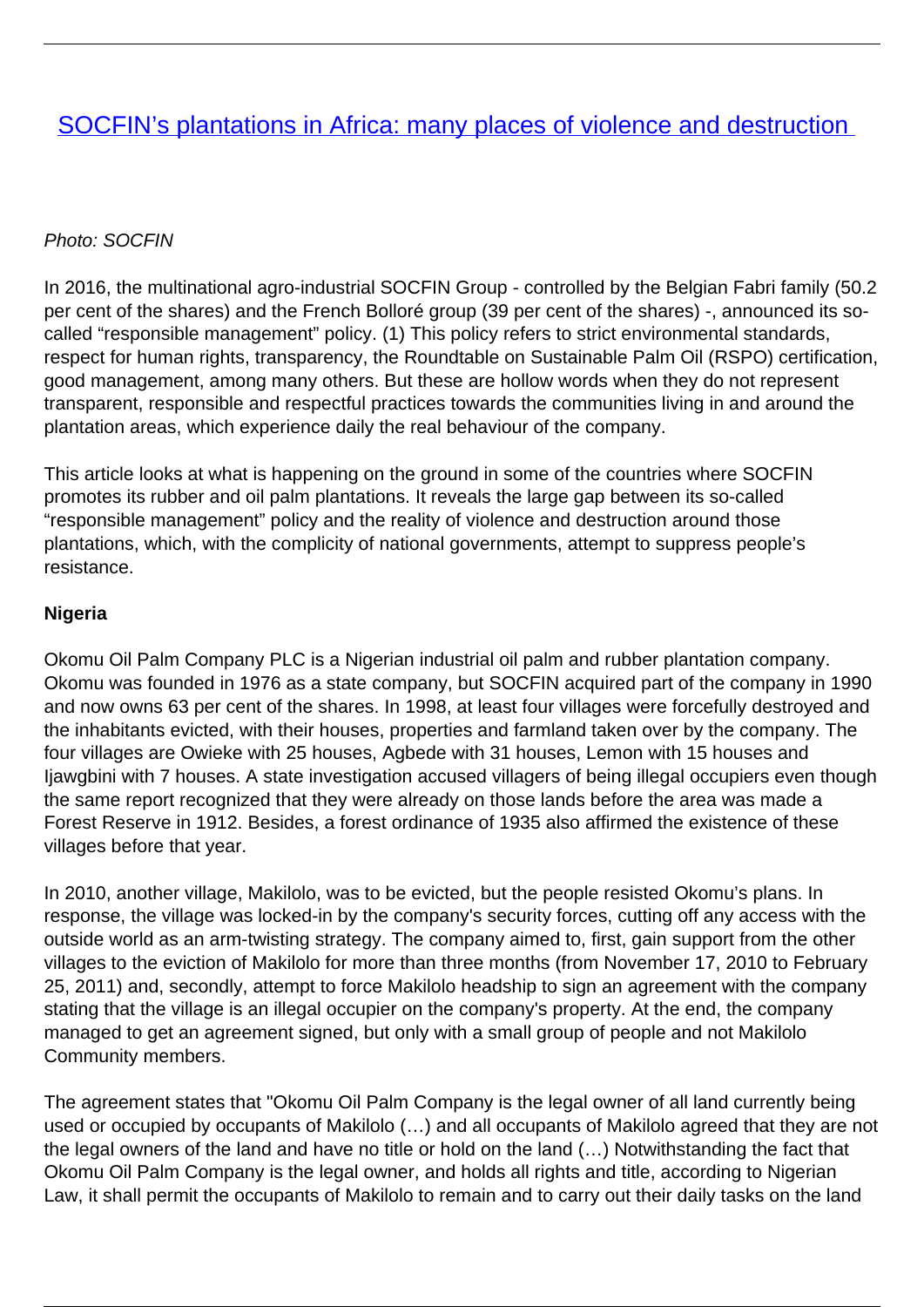defined herein". However, the company only left 50 acres [around 20 hectares] as a "donation" for the community and, on top of this, imposed restrictions over its use, such as limiting the right to plant food crops. Furthermore, the river on which the village depended for its water supply became contaminated with agrotoxins used in oil palm plantations. (2)

In 2015, the Edo State Government, under former Governor Adams Oshiomhole, ordered the revocation of those land deals involving the company because of their shadiness. The decision was published in the Edo State Gazzette on November 5, 2015. The revocation order covers about 13,750 hectares spread through Okomu forest Reserves to Owan Forest Reserve, covering Ovia North East, Uhunmwode and Owan Local Government Areas.

But until now, Okomu has disregarded the Edo State Government's Revocation Order. Instead, the company has militarized the communities' areas and, under military shield, embarked on a continuous bulldozing of the forest for the expansion of their oil palm plantations. As a result, over 20 thousand peasant and forest-dependent communities have been displaced. Okomu village, Agbede, Ik camp, Makilolo, Lemo, Oweike, Avbiosi, Sobe, Uhiere, Owan, Ugbebezi, Oke-Ora, Ekpan, Oke, Atorumu, Ogbetu, Umokpe, Orhua, Ozalla, Sabo, Odiguetue, Agudezi, Uhunmora, Uzeba and Odighi are some of the communities directly impacted. (3)

On June, 21, 2017, in spite of several attempts at intimidation by security forces, oil palm impacted communities, peasants, women and civil society groups such as ERA/Friends of the Earth Nigeria, organised a massive protest against the complicity of the present Edo State Governor Obaseki with Okomu's activities.

# **Sierra Leone**

In Sierra Leone, SOCFIN arrived in 2011, promising jobs and scholarships to the people of Malen Chiefdom in Pujehun District, Southern Province. But instead, they imposed payments on landowners and took land on which the local people depend. As crop compensation for the oil palm plantations (palm trees and land) that the communities lost, SOCFIN paid the amount of 200 US dollars per acre [around half a hectare] for a period of 50 years. SOCFIN also pays an Annual Lease Rent of 5 US dollars per acre, 50 per cent of which goes to the land owners and the rest is paid to local authorities and the central government. These amounts are ridiculous, considering that families could earn over 200 US dollars per acre per year by working on their land. The few community members that could get jobs in the company are paid very little.

SOCFIN wanted to relocate some communities, but people resisted. In 2011, the Malen Land Owners and Users Organisation (MALOA) was created, after 40 landowners were arrested by the local police during a protest against SOCFIN activities. Since then, members of MALOA have suffered constant intimidation, including arrests. At least five criminal cases have been filed against MALOA leaders and members, including six MALOA leaders in 2013 and eleven members in 2015. In all cases, the MALOA members were detained for several days, and sometimes for weeks, without trial. On 4<sup>th</sup> February 2016, the six MALOA leaders were sentenced and given a fine of around 35 thousand US dollars. The draconian fine was paid through an international fundraising drive. In July 2017, the eleven MALOA members were fined 27 US dollars each.

In 2015, MALOA registered about two thousand people from the area as members, but the registration process came to a halt when seven MALOA members, including members in charge of process, were arrested in September 2015 for "writing down names of people" without the knowledge of local authorities. In March 2017, the Chief of Staff in the President's Office contacted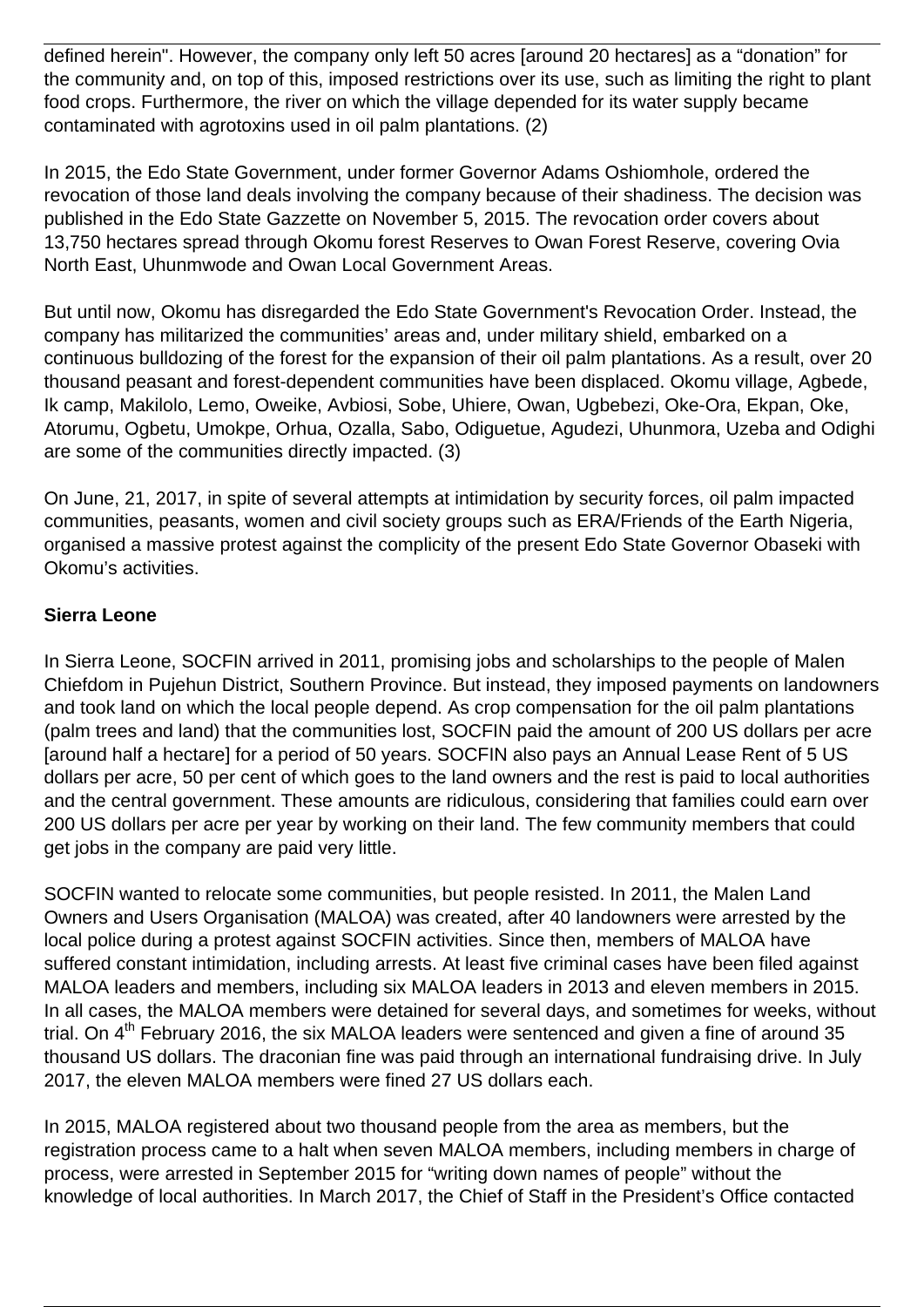MALOA declaring that he had a mandate from the President to open a dialogue between SOCFIN and the communities, but some of the mediators and contact people he proposed are on record for criticizing MALOA and other organisations opposing SOCFIN, which was unacceptable for MALOA. Since then, the Chief of Staff has held two meetings with representatives of MALOA but the political will needed to advance the dialogue seems to be absent, so the dialogue is yet to take off.

Women members of MALOA complain that the working conditions in SOCFIN's plantations are bad, especially for them. One worker, a mother, declared that she has to leave her home at 04:30 in the morning to go to work, while her children are left malnourished. She complains that before SOCFIN came in, she could feed her children with the food she produced on her field, and with that income she could pay the school fees. Now, the money she earns from working on SOCFIN's plantations is too little to pay the school fees. Besides, her very absence from home and thus the lack of attention for her children has created other problems. Women also suffer from violence, abuses and arrests. A pregnant woman was arrested on the allegation of "stealing" oil palm fruits from the company.

MALOA members have organized sit-ins and demand a review of the concession agreement as well as an independent investigation of their claims. They also demand the implementation of the recommendations contained in the report on the Environmental Protection Agency-sanctioned investigation of the contamination of the Malen River by chemicals used by SOCFIN. They also want the return of some farmland and proper compensation for their lands and crops, as that would mean a small improvement of their current situation. However, they know that without their lands, the situation will never be the same and therefore they will continue the struggle until they get their lands back.

# **Liberia**

In Liberia, SOCFIN has been operating since 1983. Through its two subsidiaries, Liberian Agricultural Company (LAC) and Salala Rubber Corporation (SRC), it has managed to gain access to almost 130 thousand hectares through land concessions, of which more than 18 thousand hectares are for rubber tree plantations (4).

Communities in and around the plantations suffer extreme poverty. In May 2006, the United Nations Mission in Liberia (UNMIL) published a report that described the dire human rights situation on the plantations: child workers under the age of 14, widespread use of sub-contracting, the use of carcinogenic products, the quashing of trade unions, arbitrary dismissals, connections with private militias, and the eviction of peasants obstructing the expansion of the plantation area.

The testimony of a woman from a community affected by one of Salala's rubber plantations shows the dire situation they are facing: "I grew up in a town that was given by my forefathers. We used to have free movement in our communities. We had plentiful land, which was used for agriculture activities, forests for hunting and collecting medicinal plants and rivers for fishing. One sunny day in 2010, while we were in our town, we saw a group of men with cutlasses, axes, and other working tools, walking towards us. When they arrived, we asked them why they were here. They answered that the land we are occupying was bought by the Salala rubber company long time ago from the government. That statement was totally strange to our ears because this land is where we were born, grew up and had our kids; how then can it be from the company. They then told us that the clearing of our town was going to happen the next day because the company was ready to start its operations.

The night after their visit, they came while we were sleeping with the police and yellow machines. The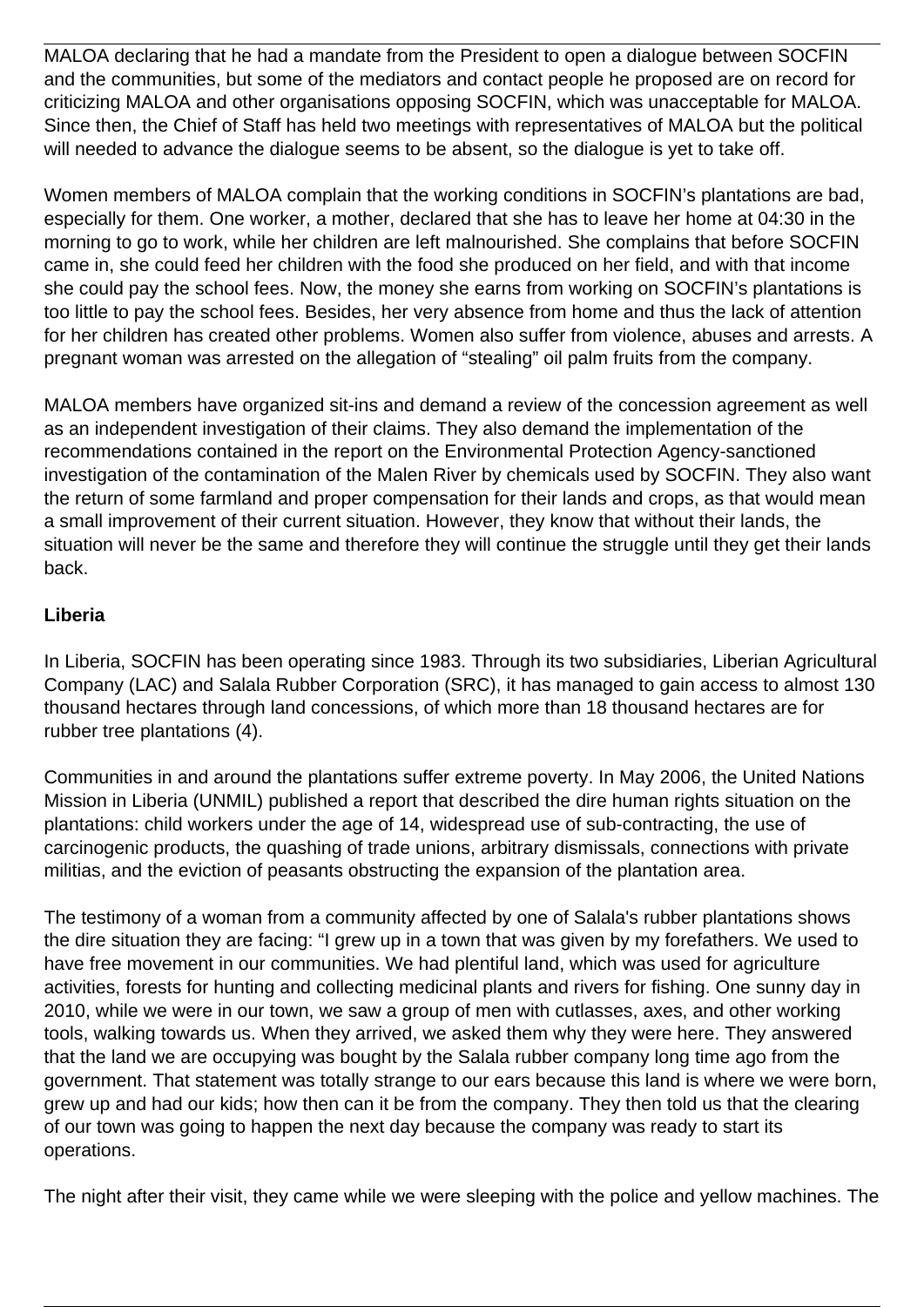yellow machines started breaking down the trees (rubber, coffee, cocoa, plantain, orange, etc.) surrounding the town and destroying our water sources. It was the sound of the machines that woke up the members of the town. People started crying and left without any of their belongings. Each went his or her own separate way to find a new place where to start a new life, so the community is no longer together and we are landless. We had children as little as one month old and we had to walk two to three hours to reach the closest town. During our long journey we had nothing to eat or water to drink. We went through so much pain with our legs and feet swollen. We arrived to the nearby town having no clue where we could sleep for the night. For many months, we slept on the floor of an old abandoned kitchen. Other towns around the company operations also had similar experiences or even worse.

The SOCFIN Company destroyed all our farms we labored for, destroyed my parents grave site, destroyed our fruit trees, our cultural sites and sacred sites, our traditional schools for girls and boys. The company also destroyed our healing site for sneak bites and damaged the women sacred site for giving birth.

We have now become beggars because of the damage they created in our lives. We rent a small piece of land for planting crops for survival from landowners in our new town. The chemicals used in the rubber plantations have also infected the river used by the members of the new town. Our water source is swamp. We open holes in the morning and water comes out. The water from the swamp hole is not clean but we have to use it for drinking and other water related activities. We do not want to die from the chemical polluted water.

We, the women, our old enough children and men have no jobs. Children have to stay home and do not go to school due to the lack of a school in the community. There are no health facilities, so we have had many deaths for common sicknesses, not to mention the death of pregnant women and their unborn babies. I have a family of five including my blind father. I am now involved in general labor jobs which involves brushing, weeding, scratching, planting rice, etc. I work form one farm to another doing any job assigned to me and receive one dollar for working all day, which is used to provide food for my five member family. I have nothing else to do that could help improve my standard of living".

(The identity of this woman is kept anonymous for security reasons)

### **Cameroon**

In Cameroon, the government created SOCAPALM in 1968, a national oil palm company that was privatized in 2000 and sold to the SOCFIN Group. In 2005, the state secured communities 20 thousand hectares of land, however, failed to inform communities about SOCFIN purchase agreement. Only in 2008, community members discovered that in spite of the privatization, community rights were secured in the contract between SOCFIN and the state of Cameroon. Nonetheless, the company continues to promote and expand oil palm plantations on land that belongs to the communities, paying no rent or compensation for it.

In 2010, community people living inside SOCFIN's plantation areas formed "The National Association of Peasant and River Populations of Cameroon" (SYNAPARCAM), an organization that brings together members from six different plantations and aims to defend their rights. Only in 2014, the government recognized their organisation.

SYNAPARCAM, together with organizations in other countries like MALOA in Sierra Leone and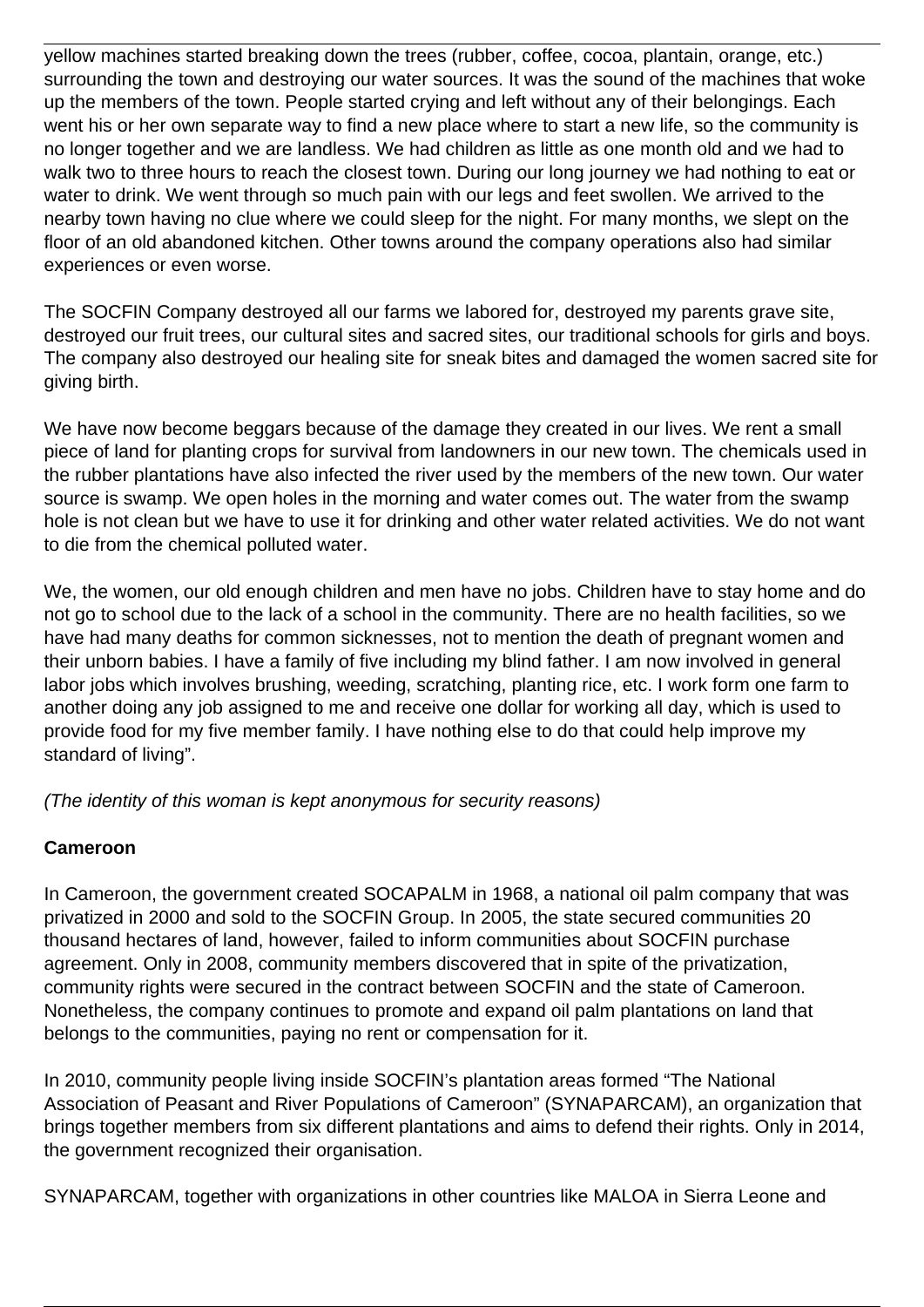others, created an alliance of people affected by SOCFIN. In 2013, they organized actions in 4 countries to protest against SOCFIN and to claim their rights as communities. This resulted in a meeting in France in October 2014 with Vincent Bolloré, the French owner of SOCFIN. But Bolloré did not take his responsibility for the problems and violations SOCFIN is causing. Instead, he suggested that people should solve the issues with the national branches of his company in each country, like SOCAPALM in Cameroon. Not surprisingly, however, the dialogue is not advancing significantly.

Several NGOs filed a complaint against SOCFIN at the level of the Organisation for Economic Cooperation and Development (OECD) in 2010, accusing the company of negatively affecting traditional livelihoods of people and plantation workers. (5) For example, based on an analysis of water samples, the complaint alleged water contamination by agrotoxins. The OECD held the allegations admissible, and an action plan was elaborated. But the company has not made real efforts to implement it and, according to SYNAPARCAM, many problems and impacts continue.

Thus, the struggle of the communities surrounded by SOCAPALM plantations continues with protests, road blockades, dissemination of information nationally and internationally, among other tactics. In the short term SYNAPARCAM demands access for the communities to a vital space of 250 hectares of land around villages.

# **Final comments**

While SOCFIN formulates responsibility policies and plans, the practices on the ground, such as those described here, are completely opposed. People face the crude reality of destruction of community lands, livelihoods and culture and severe violence in many of the company's plantation areas on a daily basis. On the ground, that seems to be the prevailing policy. More evidence of how so-called "responsibility" policies and plans amount to little more than empty discourse. These will also remain empty discourses as long as impunity prevails. This is further facilitated if they are based on voluntary commitments, like RSPO certification, and other non-binding policies and guidelines.

But affected communities have not given up. On the contrary, they keep resisting against all injustices, and increasingly they do so in an articulated way. They deserve all our support and radical solidarity!

We share here an on-going international petition in support of the communities struggling against the Okomu Plantation in Nigeria. Please sign-on here [http://erafoen.org/index.php/2017/07/28/uphold](http://erafoen.org/index.php/2017/07/28/uphold-edo-state-government-revocation-order-on-okomu-oil-palm-company-plc/)[edo-state-government-revocation-order-on-okomu-oil-palm-company-plc/](http://erafoen.org/index.php/2017/07/28/uphold-edo-state-government-revocation-order-on-okomu-oil-palm-company-plc/)

(1)<http://www.socfin.com/en/sustainable-development>

(2)

[http://wrm.org.uy/articles-from-the-wrm-bulletin/section1/nigeria-okomu-oil-palm-company-destroying](http://wrm.org.uy/articles-from-the-wrm-bulletin/section1/nigeria-okomu-oil-palm-company-destroying-communities-for-oil-palm-expansion/)[communities-for-oil-palm-expansion/](http://wrm.org.uy/articles-from-the-wrm-bulletin/section1/nigeria-okomu-oil-palm-company-destroying-communities-for-oil-palm-expansion/)

(3)

[http://erafoen.org/index.php/2017/03/07/field-report-okomu-oil-palm-plc-clears-forest-farmlands-for](http://erafoen.org/index.php/2017/03/07/field-report-okomu-oil-palm-plc-clears-forest-farmlands-for-industrial-agro-business-in-edo-state/)[industrial-agro-business-in-edo-state/](http://erafoen.org/index.php/2017/03/07/field-report-okomu-oil-palm-plc-clears-forest-farmlands-for-industrial-agro-business-in-edo-state/)

(4)

[https://secured-static.greenpeace.org/france/PageFiles/266171/Brief%20Liberia-](https://secured-static.greenpeace.org/france/PageFiles/266171/Brief%20Liberia-Cameroun%20version%20finale.pdf)